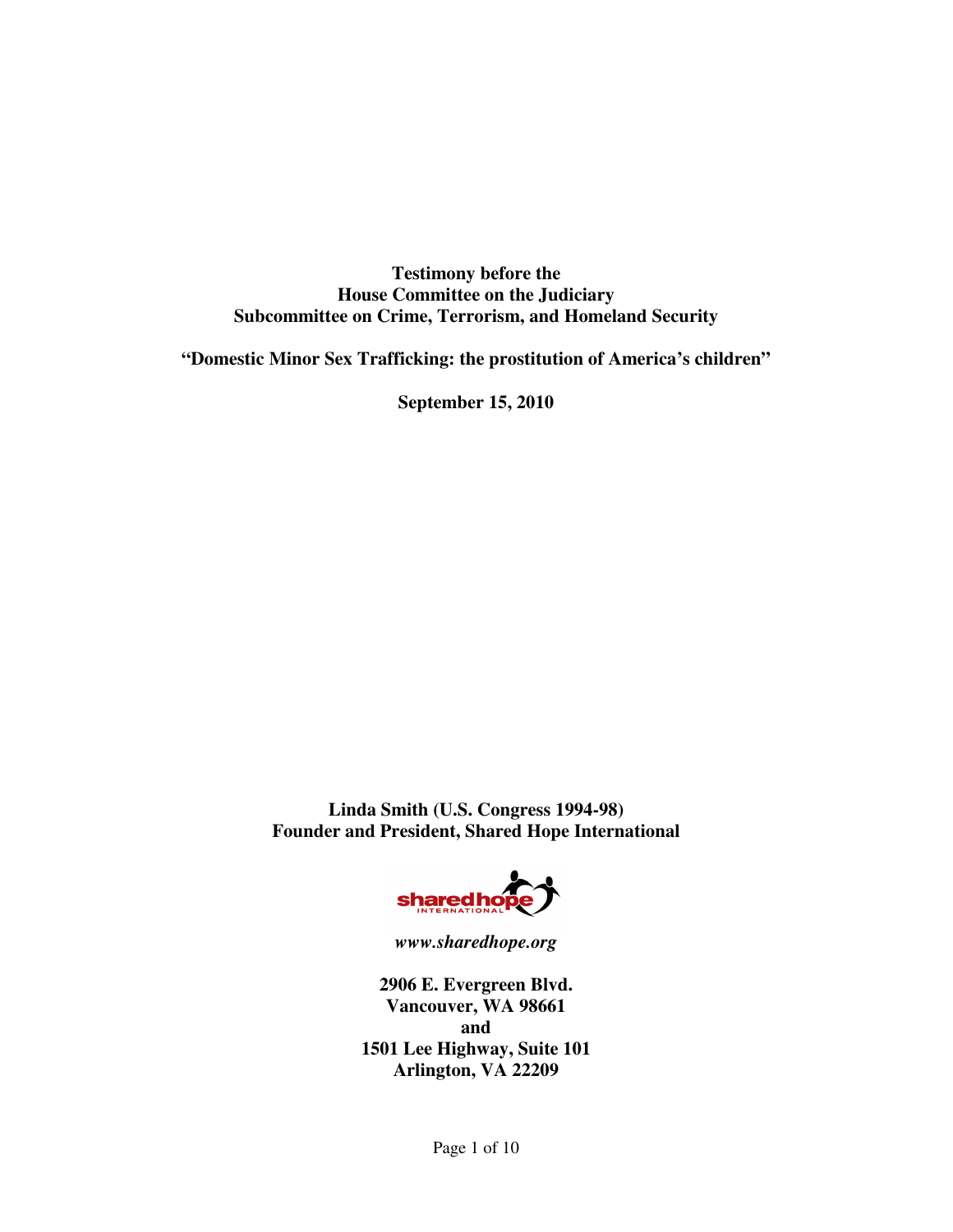Mr. Chairman and distinguished members of the Committee, I thank you for the opportunity to testify before you today on the matter of domestic minor sex trafficking. Domestic minor sex trafficking is the name we have given to the sexual exploitation of U.S. citizen children through prostitution, pornography and sexual entertainment. The name reflects the fact that this exploitation is human trafficking as defined in the federal Trafficking Victims Protection Act of  $2000$  (TVPA).<sup>1</sup> The crime therefore is a federal crime of trafficking and the victims should receive the full range of protections, services and rights outlined in the TVPA.

Shared Hope International has been working to rescue and restore women and children who suffer the devastating effects of sex trafficking, and prevent the spread of this crisis. This work began in 1998 when I was called by a constituent to witness the enslavement of women and girls in brothels in Mumbai, India, and it has led me back home to reveal the situation of domestic minor sex trafficking in the United States. The victims of domestic minor sex trafficking – boys and girls averaging 13 years old at the time of their initial exploitation through prostitution – number at least 100,000 each year according to conservative estimates.

Two pieces of research produced by Shared Hope International, *The National Report on Domestic Minor Sex Trafficking: America's Prostituted Children* and DEMAND., are the foundation for my testimony today and I request both be admitted into the Congressional Record.

I. Summary of the key issues in responding to domestic minor sex trafficking

The key findings of the domestic minor sex trafficking study can be grouped into four components: identifying the victims; prosecuting the traffickers; combating demand; and providing protection, access to services, and shelter for victims.

### *1. Misidentification*

 $\overline{a}$ 

Shared Hope International found misidentification of the victims to be the primary barrier to the rescue and response to domestic minor sex trafficking victims. This misidentification occurs at all levels of first responses from law enforcement arrest on the streets to homeless and runaway youth shelters' intake process, to court adjudication of the victim as a delinquent for habitual runaway or drug possession, or other offense occurring as a result of the prostitution of the child. Misidentification causes a chain reaction of negative outcomes. It is responsible for the failure to deliver the necessary services to interrupt and treat the trauma they have endured. It is often the cause of their adjudication as delinquents or criminalization as adult offenders of prostitution, leading to detention and/or a criminal record with resulting lack of access to victim of crime funds. Misidentification can be remedied only through awareness and education of first responders and the community at large to properly identify the indicators of domestic minor sex trafficking and to respond with the appropriate treatment and approach developed by experts in the specific trauma caused by trafficking.

<sup>&</sup>lt;sup>1</sup> Trafficking Victims Protection Act (TVPA) of 2000, Pub. L. No. 106-386, Division A, § 103(8), (9), 114 Stat. 1464 (signed into law on October 29, 2000); codified as amended at 22 USC 7102 § 103(8), (9).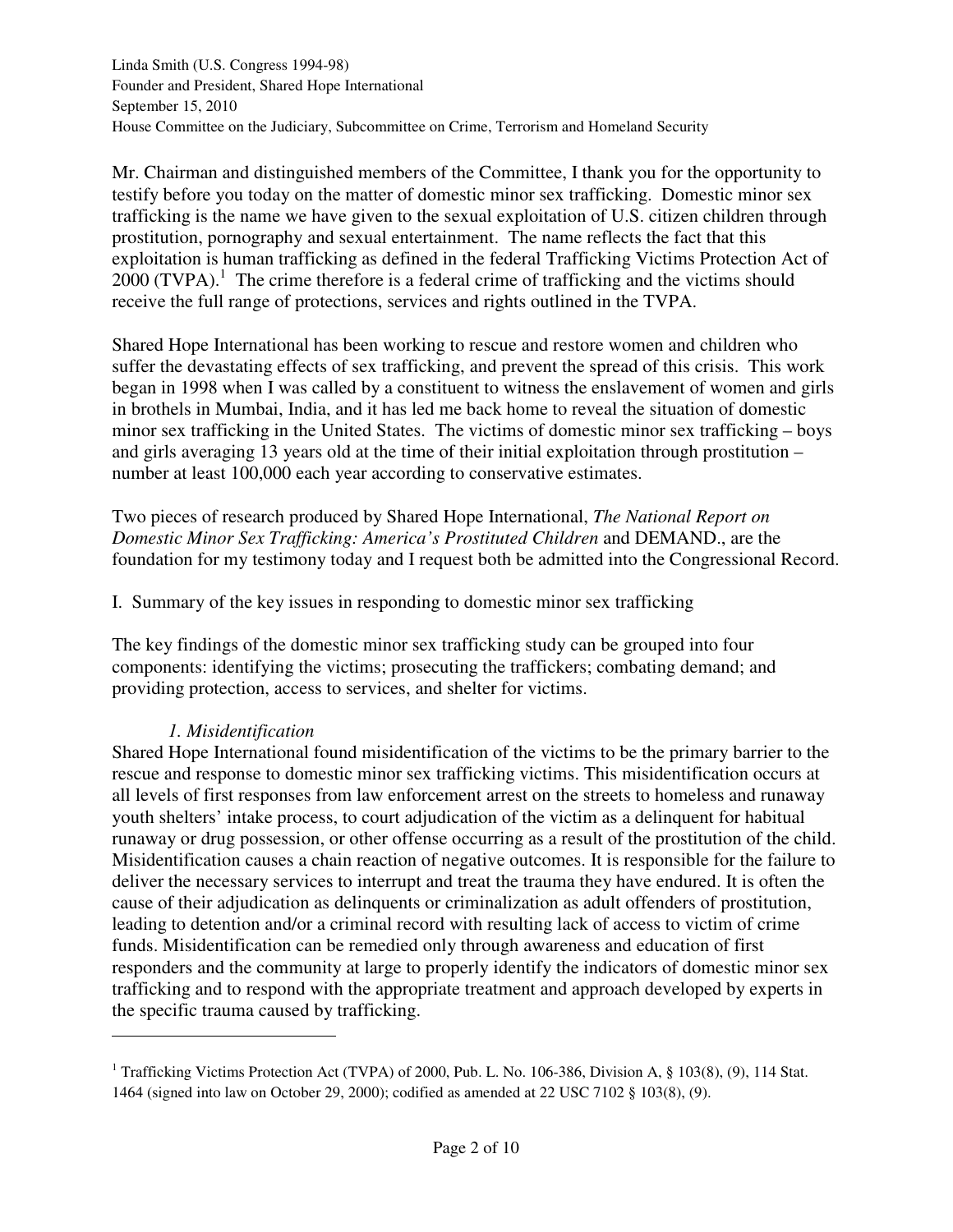# *2. Criminalization of the Victim through Misidentification*

Victims of domestic minor sex trafficking are frequently processed as juvenile delinquents or adult prostitutes. Prostituted juveniles are trained by their trafficker/pimp to lie to authorities and are provided with excellent fraudulent identification resulting in their registration in the arrest records as an adult. Those who are identified as minors are frequently charged with a delinquent act either for prostitution-related activities or a related offense, such as drug possession.

## *3. Criminalization as a Response to No Options for Placement*

Law enforcement officers report they are often compelled in the absence of better options to charge a victim of domestic minor sex trafficking with a delinquency offense in order to detain her in a secured facility to keep her safe from the pimp and the trauma-driven response of flight. The results are detrimental for the victim who rarely receives any services in detention, much less services specific to the trauma endured. Also, the entry of the juvenile into the delinquency system can disqualify her from accessing victim of crime funds for services in some states.

 *4. Inappropriate or Inaccessible Services for Domestic Minor Sex Trafficking Trauma*  Experts speak of the trauma suffered by child sex trafficking victims as more severe than most sexually based trauma given the chronic nature coupled with the reinforced victimization from the community at large of buyers. Therefore, the services required for a child sex trafficking victim are unique and rarely available. Many victims cannot access the services due to their detention and resulting label of juvenile delinquent. In some cases, the victim's access to services can be contingent on cooperation with law enforcement in an investigation into the trafficking crime.

 *5. Lack of Protective, Therapeutic Shelters for Domestic Minor Sex Trafficking Victims*  Less than one hundred beds in facilities appropriate for and specialized in treating this population exist across the country. Furthermore, victims of domestic minor sex trafficking vary in their recovery processes making it critical to have at least three types of shelters to accommodate for these recovery differences: (1) an intervention shelter which will contain a child victim for her own protection until she has accepted the program of restoration; (2) a secure shelter that provides safety from outside and sufficient staff inside to encourage the child to remain in the shelter program; and (3) a long-term, transitional living arrangement which will prepare the child victim for reintegration into society. Establishing these protective shelters is critical for an effective strategy to combat domestic minor sex trafficking.

 *6. Burden on the Victim to Build the Case Against the Trafficker/Pimp*  Arrest and prosecution of the traffickers is too frequently based solely on the victim's cooperation and testimony. This approach places the burden on the victim rather than on the investigators — a burden that is most often too heavy for these traumatized children who typically require a lengthy amount of time before they will disclose the facts of their victimization and only if approached with advanced interview techniques to help them with this disclosure. For these reasons, it is critical in cases of domestic minor sex trafficking that law enforcement pursue innovative or alternative investigation to corroborate the victim's allegations.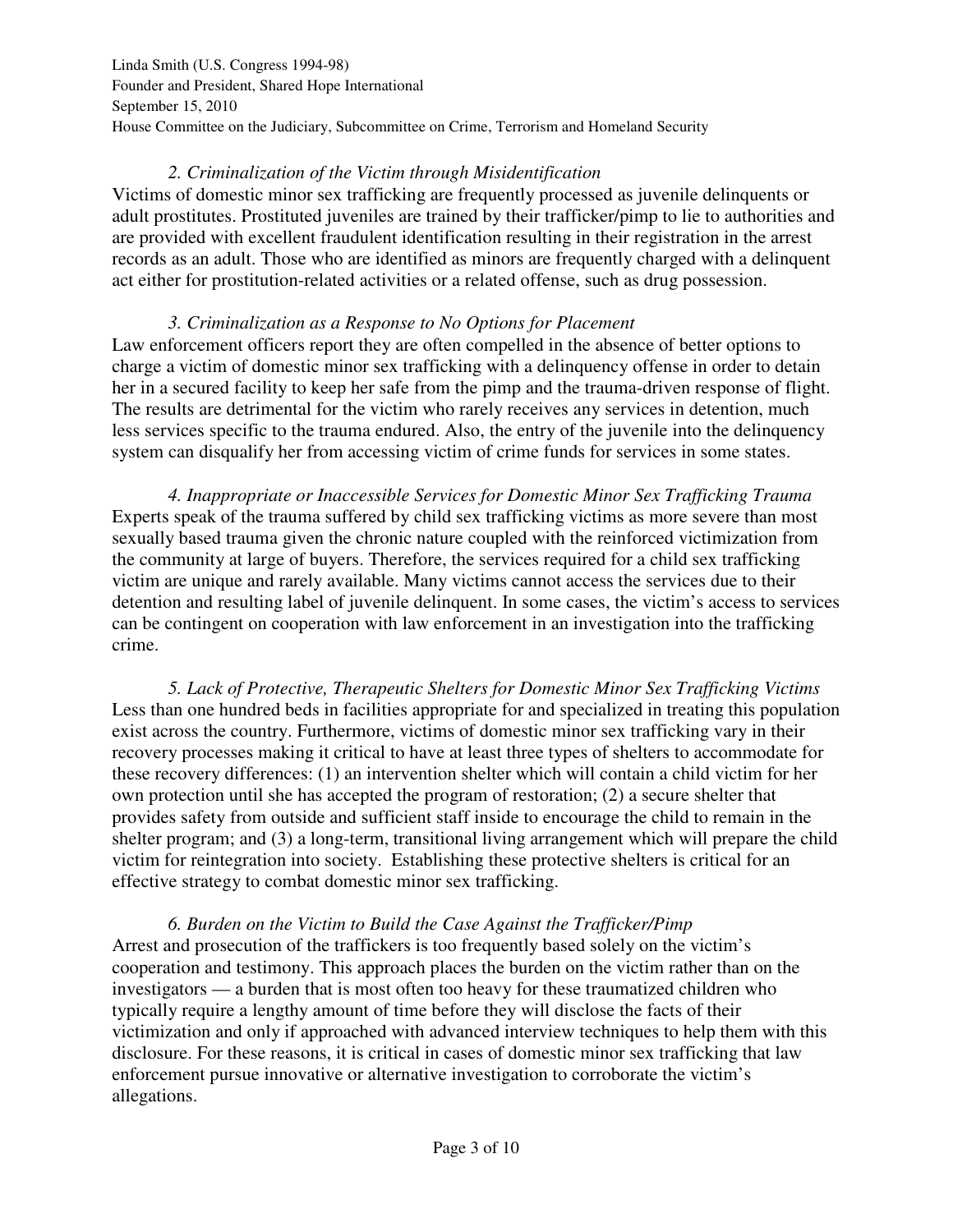## *7. Insufficient Priority on Combating Demand*

Buyers are not being recognized as a critical component in the sex trafficking of children, yet demand is the primary driver of the commercial sex industry within which children are being exploited for commercial sex activities and performance. Buyers of sex with children can be preferential (pedophiles), opportunistic (thrill seekers), or situational (do not care how old the person being prostituted is) — they are all committing a crime. Innovative investigative techniques that shift the burden of making the case against a perpetrator away from the juvenile victim and focus instead on arresting all parties to the crime of the sexual exploitation of a child are required.

## II. Background research

In 2005, Shared Hope International received funding through the U.S. Department of State, Office to Monitor and Combat Trafficking in Persons to undertake a comparative examination of the sex trafficking and sex tourism markets with an eye toward identifying demand reduction strategies in four diverse countries: Japan, Jamaica, the Netherlands, and the United States. What we found was that demand is driving the markets and thriving due to the culture of tolerance that exists globally for the commercial sexual exploitation of women and girls. Without a buyer of commercial sex, there would not be a market for trafficked victims. Thus the report and accompanying awareness documentary were titled *DEMAND.<sup>2</sup>*

An especially disturbing finding surfaced in the data on America. Expecting to find large numbers of foreign national women trafficked to the United States for commercial sexual exploitation, we were stunned to instead discover much larger numbers of U.S. citizen and lawful permanent resident minors. American girls of all colors and ages were found stripping and being prostituted in the VIP rooms of gentleman's clubs, prostituted through escort agencies and Internet erotic websites, and controlled by pimps in the streets of Atlanta, Las Vegas and the Washington, DC-Baltimore corridor. Under the TVPA these girls are trafficking victims. Furthermore, anyone who has worked to restore their bodies, minds and souls from the trauma they have suffered can tell you they are victims of extreme forms of violence.

At the conclusion of the research project, Shared Hope International had accumulated information that strongly suggested a national crisis: America's youth are at risk for extreme violence through prostitution. Furthermore, the large majority of adult trafficked women reported that they were trafficked originally when they were under 18 years old. After years of providing protection for the girls and women in other countries, Shared Hope International decided to take action here in the United States.

This discovery led to a research project funded by the U.S. Department of Justice, Office of Justice Programs, Bureau of Justice Assistance to investigate the scope of this domestic minor

 $\overline{a}$ 

<sup>&</sup>lt;sup>2</sup> See www.sharedhope.org/what/enddemand3.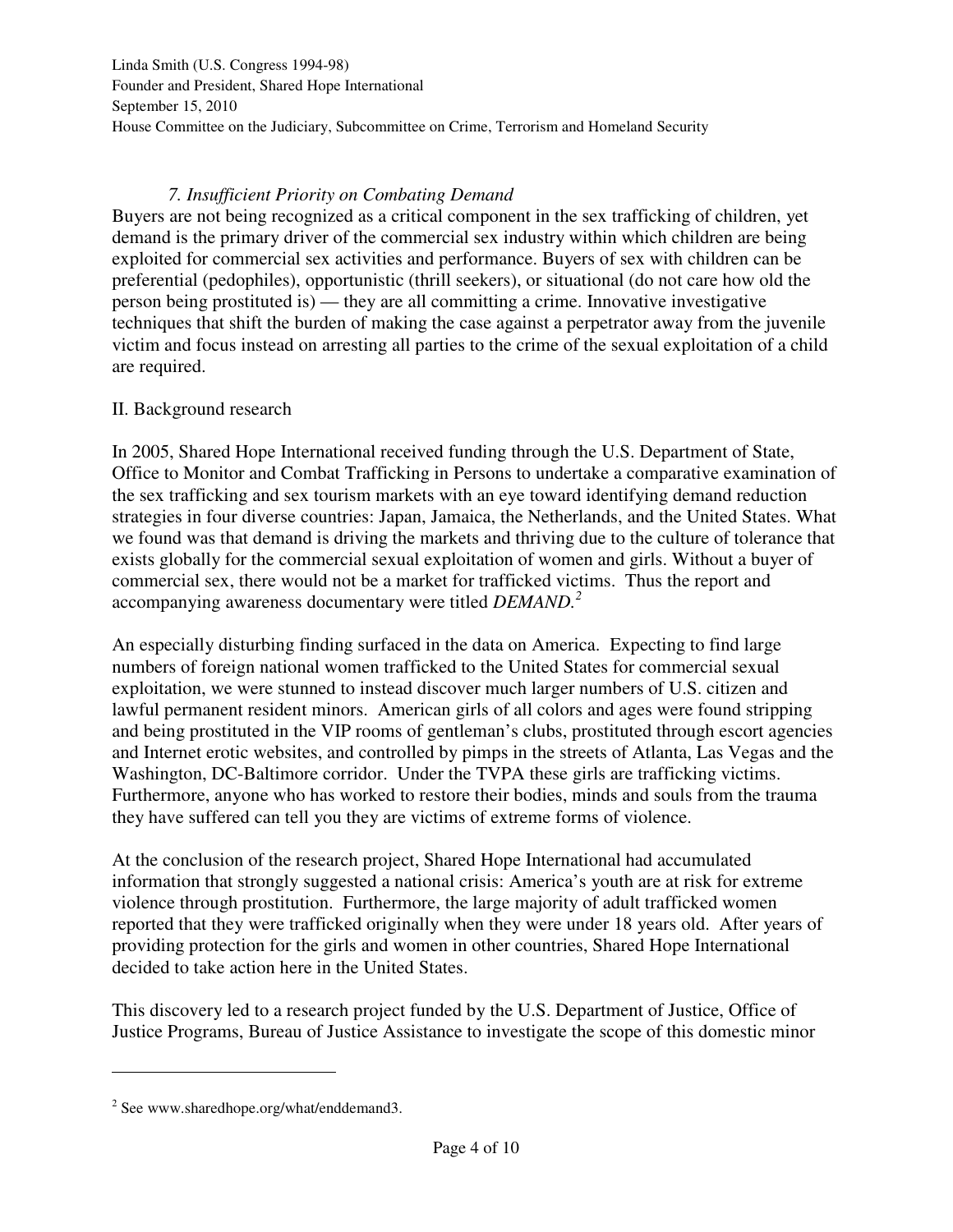sex trafficking problem and to determine what services were or were not being provided to rescue and restore the victims. Eleven locations were researched over three years and individual assessment reports issued for each. In all cases, we found that American minor children were being arrested and/or detained for prostitution or prostitution-related offenses rather than receiving treatment for the violence inflicted upon them. In all locations, a tolerance for the commercial sex industry and the demand for younger victims were the factors driving recruitment and trafficking of girls.

The eleven reports were compiled into *The National Report on Domestic Minor Sex Trafficking:*  America's Prostituted Children.<sup>3</sup> The report reveals the startling facts that at least 100,000 children are exploited in prostitution every year in the United States and the average age a minor is first exploited in prostitution is 13 years old. We learned through our research that in Las Vegas, 226 juveniles came before the Juvenile Court judge in just 20 months and in Dallas 165 juveniles were detained on prostitution and related charges in 2007 alone. These are numbers from just two cities – the real numbers in the communities across our country are certainly much larger. In nearly every case the child rather than the buyer is arrested. This child, though defined by the federal TVPA as a victim, is arrested for the crime committed against her. This arrest and treatment of the victim as a criminal is a secondary violence committed against her, compounding the trauma of the sexual violence she has already endured at the hands of the trafficker and the multitude of buyers who have used her.

An interview with one survivor of domestic minor sex trafficking provides insight into how these girls and boys are becoming victims of commercial sexual exploitation:

*When I was 12 years old, a guy I thought was just a "dope [cool] boy" kept following me in his car when I walked to school. He was older and real cool, and he said I was really cute. He paid a lot of attention to me and eventually I got in the car with him. For a while we were girlfriend and boyfriend; we would go everywhere together. It didn't take long before I experienced the real treatment being beaten, stomped on, manipulated and sold all day every day.* 

*When I think about how it must have looked to people, a baby-looking girl like me with an older "boyfriend," it makes me wonder why nobody was ever there to stop it, or even ask any questions at all. Nobody ever told me--I didn't understand--what a choice really*  was. People have asked me how I could have done what I did—sell my body on the *street, in cars, in trucks, anywhere and everywhere and then deliver every last dollar to my pimp. Looking back on it from my vantage point today, I can't answer that question…I'm amazed myself, that I was so under the control of that man. He was the only person in my life that I felt connected to and I even felt like he was my only protection; therefore, I would have done anything to stay with him. The price was for me to sell the only thing I had, my body. He gave me a different name, a street name…it was* 

l

<sup>&</sup>lt;sup>3</sup> http://www.sharedhope.org/files/SHI\_National\_Report\_on\_DMST\_2009.pdf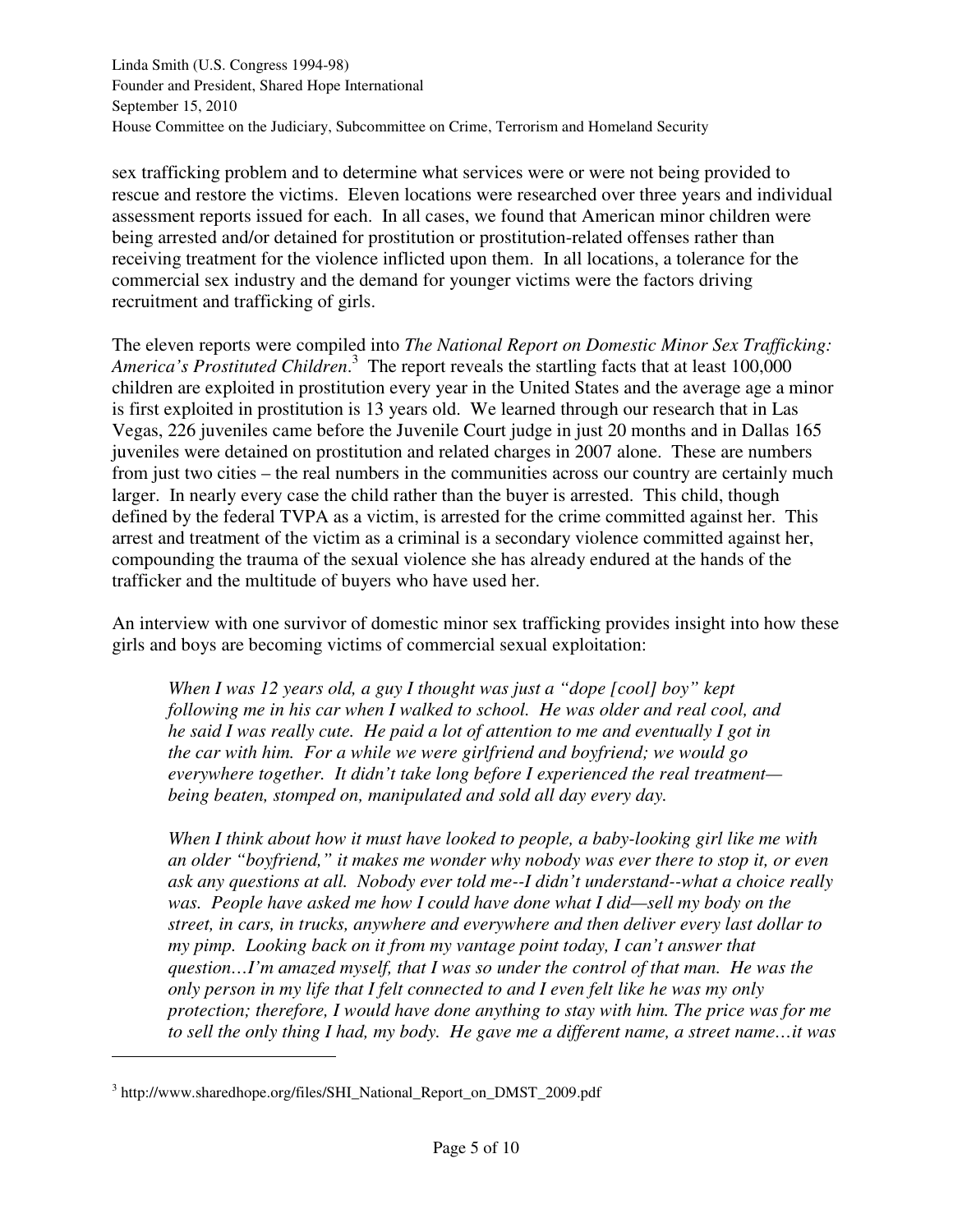*Cookie. That was fine with me because [Tonya] would never do the things Cookie did; I was a different person when I was tricking.* 

The severity of trauma bonding keeps them bound in these situations, but cultural and official inability to see them as victims and the continuing use of terminology such as "child prostitutes" prevents our culture from perceiving the victimization.

III. Lack of shelter and specialized services is crippling the fight

For those in law enforcement who recognize the exploitation the domestic minor sex trafficking victim is experiencing and want to take a victim-centered approach to the investigation, the lack of secure shelter is cited as the biggest problem they face. Without access to secure shelter in some form it becomes nearly impossible to protect the child victim of sex trafficking. Further, law enforcement has come to see the critical part victim services plays in stabilizing the victim to testify in the prosecution of traffickers. As an example, the Innocence Lost Initiative, created through a partnership of the Department of Justice Child Exploitation and Obscenity Section (CEOS), the FBI, and the National Center for Missing and Exploited Children (NCMEC), has rescued over 900 trafficked children to date, but has been able to place only a few of them in shelters specifically tailored for their needs. Unfortunately, such children often end up waiting for the trial of their exploiter in juvenile detention or in an unsafe placement. Congress must make child victim protections, especially shelter development, a priority – the success of combating demand and restoring the victims depends on it.

What can Congress do? There are actions Congress can take to overcome this primary barrier to the proper response to the victims of domestic minor sex trafficking. First, pass H.R. 5575, the **"Domestic Minor Sex Trafficking Deterrence and Victims Support Act of 2010,"** introduced by Congresswoman Maloney and Congressman Smith and currently co-sponsored by nearly twenty members of Congress.

The U.S. government is providing greater protection and care for non-citizens than for our own children. The TVPA authorized funding for the Department of Health and Human Services to implement three pilot shelters for juvenile victims of trafficking – the agency has never requested these funds and the intent of Congress continues to be thwarted as a result. The dichotomy between the funded and provided services and shelter for foreign victims and those mandated but not funded for domestic victims must be cured. Congress has the opportunity and obligation to send a strong message to the fifty states that Congress intends for these children to be treated as victims and be given all of the services and justice which the federal law provides. H.R. 5575 will ensure that specialized shelters and services for the victims of domestic minor sex trafficking victims are provided to these victimized children. It will also empower the law enforcement and prosecutors in up to six funded locations with better resources, investigative tools and staffing to make prosecution a real consequence for engaging in the sale and purchase of sex with a minor child.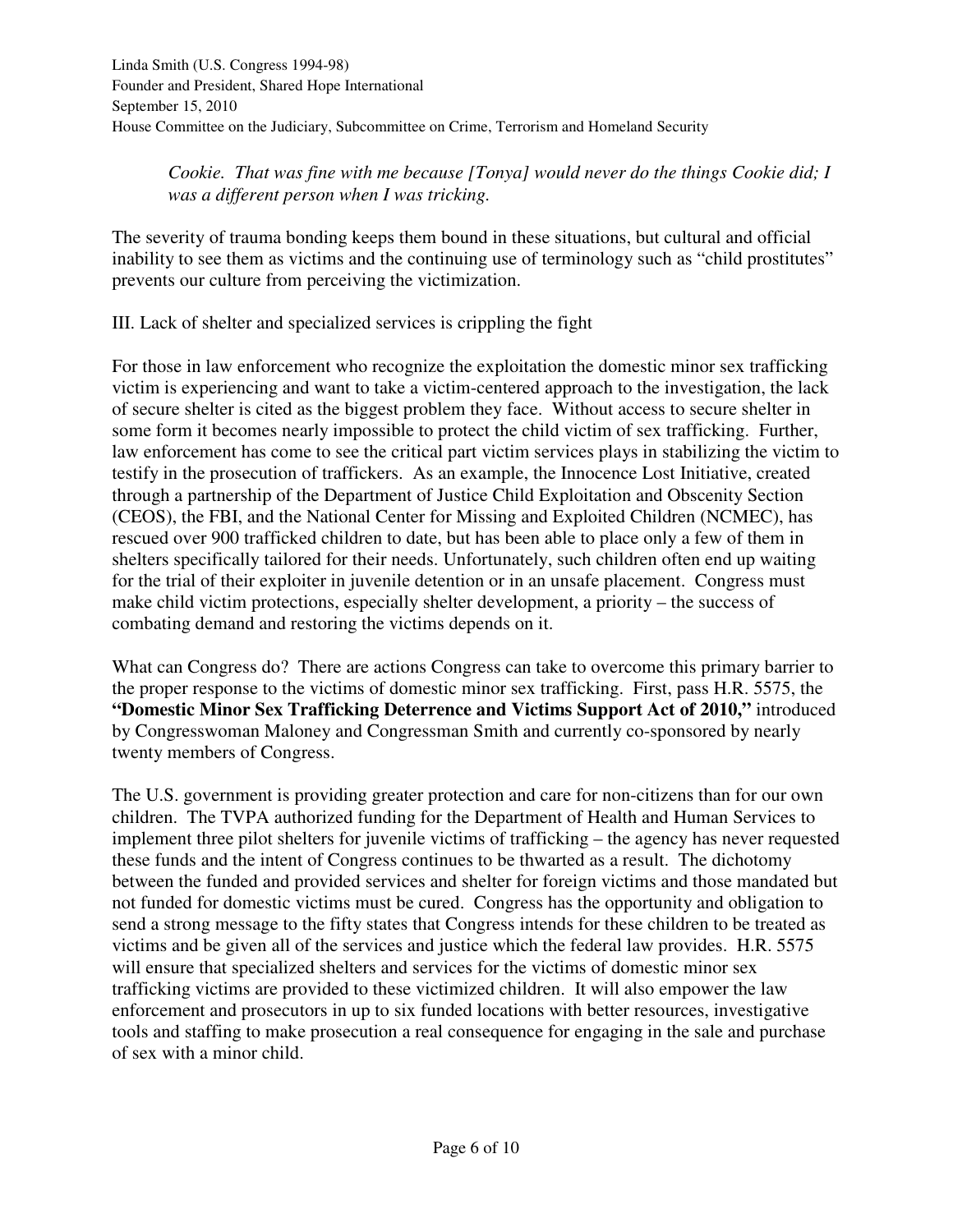A second key action Congress can take to remedy the failure to protect the young victims of this crime is to tie standards of protection and services for the protected class of domestic minor sex trafficking victims to current federal funding streams to the states. Congress can ensure the proper victim rights and treatment for the child sex trafficking victim by requiring certain standards of care and the development and provision of certain protections for the victims by imposing conditions on federal funding to states.

### IV. Arrest instead of rescue

Our research revealed hundreds of children arrested, charged and prosecuted for prostitution despite their status as minors--and therefore as victims--of domestic minor sex trafficking. A survivor of domestic minor sex trafficking relates her experience with repeated arrests:

*I was arrested 17 different times in all kinds of cities and every time I went to detention, they thought all they had to do is change where I was. So I ended up in group homes where people had serious drug and mental problems, but not my kind of problem…there was nothing to help me deal with the trauma of what happened to me. I wanted nothing to do with those places. Being with the "family" was at least something I was used to, so I ran away and back to my pimp every time. Each time I was transferred from out of state back to Ohio, it was in handcuffs and leg shackles and I was surrounded by policemen that I felt were my enemies. Despite my age, I spent 8 months in prison when my pimp caught a federal case. Yes, I'm the one that went to prison. I could never trust anyone. Sitting in a facility with criminals didn't help, it only made me more bitter.* 

One reason for this arrest is the absence of options for law enforcement officers in most places in the country – the lack of safe shelter where they can place a child victim of domestic minor sex trafficking leads them to charge the child in order to hold her in detention. Appropriate protective shelter and services are critical for the protection and restoration of child sex trafficking victims - but they do not exist in most of the country.

To help guide the states in this endeavor, the federal government can promote the enactment of legislation similar to Washington SB 6476 (often referred to as the Protected Innocence Law),<sup>4</sup> the New York Safe Harbour for Exploited Children Act,<sup>5</sup> and the Illinois Safe Children Act<sup>6</sup>

l

<sup>4</sup> SB 6476, signed into law April 1, 2010; eff. June 10, 2010. http://apps.leg.wa.gov/documents/billdocs/2009- 10/Pdf/Bills/Session%20Law%202010/6476-S.SL.pdf

<sup>5</sup> NYS Laws Title 8-A, Section 447.

http://public.leginfo.state.ny.us/LAWSSEAF.cgi?QUERYTYPE=LAWS+&QUERYDATA=@PLSOS0A6T8- A+&LIST=SEA3+&BROWSER=EXPLORER+&TOKEN=33571463+&TARGET=VIEW

 $6$  Public Act 96-1464, signed into law Aug. 20, 2010.

http://www.ilga.gov/legislation/billstatus.asp?DocNum=6462&GAID=10&GA=96&DocTypeID=HB&LegID=5249 0&SessionID=76.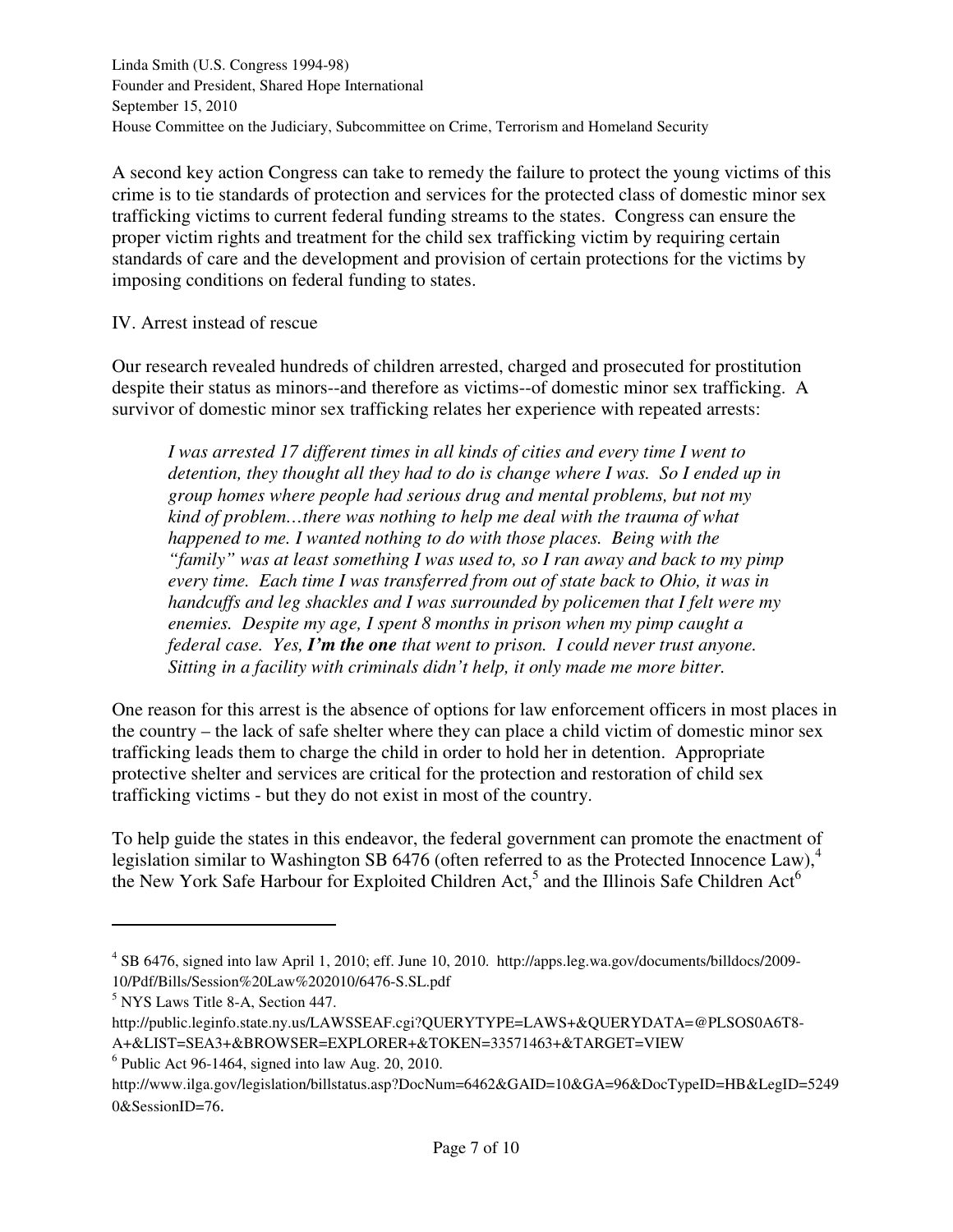which remove a minor from the juvenile delinquency process when identified as a sexual exploitation victim, converting the case from a prostitution charge to a child welfare and protection case. With the label of victim, access to services and appropriate shelter becomes possible.

V. Demand deterrence is essential to win

l

A study done in Georgia used Craigslist advertising to determine that 12,400 men buy sex with young women in a given month in Georgia, of whom 7,200 end up exploiting a minor. These 7,200 men account for 8,700 paid sex acts with minors each month in Georgia, with an average of 300 acts per day.<sup>7</sup> In Chicago, a recent study utilized the "Erotic Services" section of Craigslist, the Chicago Reader, and Chicago After Dark to recruit 113 men who buy sex to interview, learning that 34% of men use the Internet to buy sex, with Craigslist the most frequently used to buy sex. $8$ 

How do we fight this demand? First and foremost, intense scrutiny and enforcement must be brought to the Internet sites facilitating the sale of sex with minors. The Internet is the new prostitution track and just as law enforcement have long patrolled prostitution zones in cities across the country this enforcement activity must be brought to those online facilitators of domestic minor sex trafficking.

Innovative investigative techniques, technology, and protocols are needed to target the "john." One example of this innovation is in the Western District of Missouri which includes Kansas City. A pioneering Assistant U.S. Attorney in that district, Cynthia Cordes, with the support of her office has pursued buyers of commercial sex with children by working with the local human trafficking task force to plan and implement an Internet sting operation designed to satisfy the evidentiary requirements of the federal TVPA -- specifically sections 1591 and 2224(b) -- using the words "obtain" and "entice" to charge, indict and secure a guilty plea in seven cases of domestic minor sex trafficking thus far. Since this operation netting indictments of ten men seeking to buy sex with a minor, five other U.S. Attorney's Offices from Virginia to Alabama have initiated similarly modeled operations. Another example can be found in Phoenix, Arizona where the Phoenix Police Department Vice Unit pursue cases of domestic minor sex trafficking vigorously. Their three phase investigative approach begins with identifying and rescuing the child victim, followed by obtaining sufficient evidence to charge the trafficker (pimp), and concluding with collecting evidence to pursue charges against the many men who bought sex with the child over the course of her exploitation.

 $<sup>7</sup>$  Men Who Buy Sex with Adolescent Girls: A Scientific Research Study, commissioned by A Future. Not a Past.</sup> (AFNAP), a project of the Juvenile Justice Fund (The Schapiro Group, Atlanta, GA: February 2010).

<sup>&</sup>lt;sup>8</sup> Rachel Durchslag and Samir Goswami, Deconstructing The Demand for Prostitution: Preliminary Insights From Interviews With Chicago Men Who Purchase Sex (Chicago Alliance Against Sexual Exploitation, Chicago, IL: May 2008).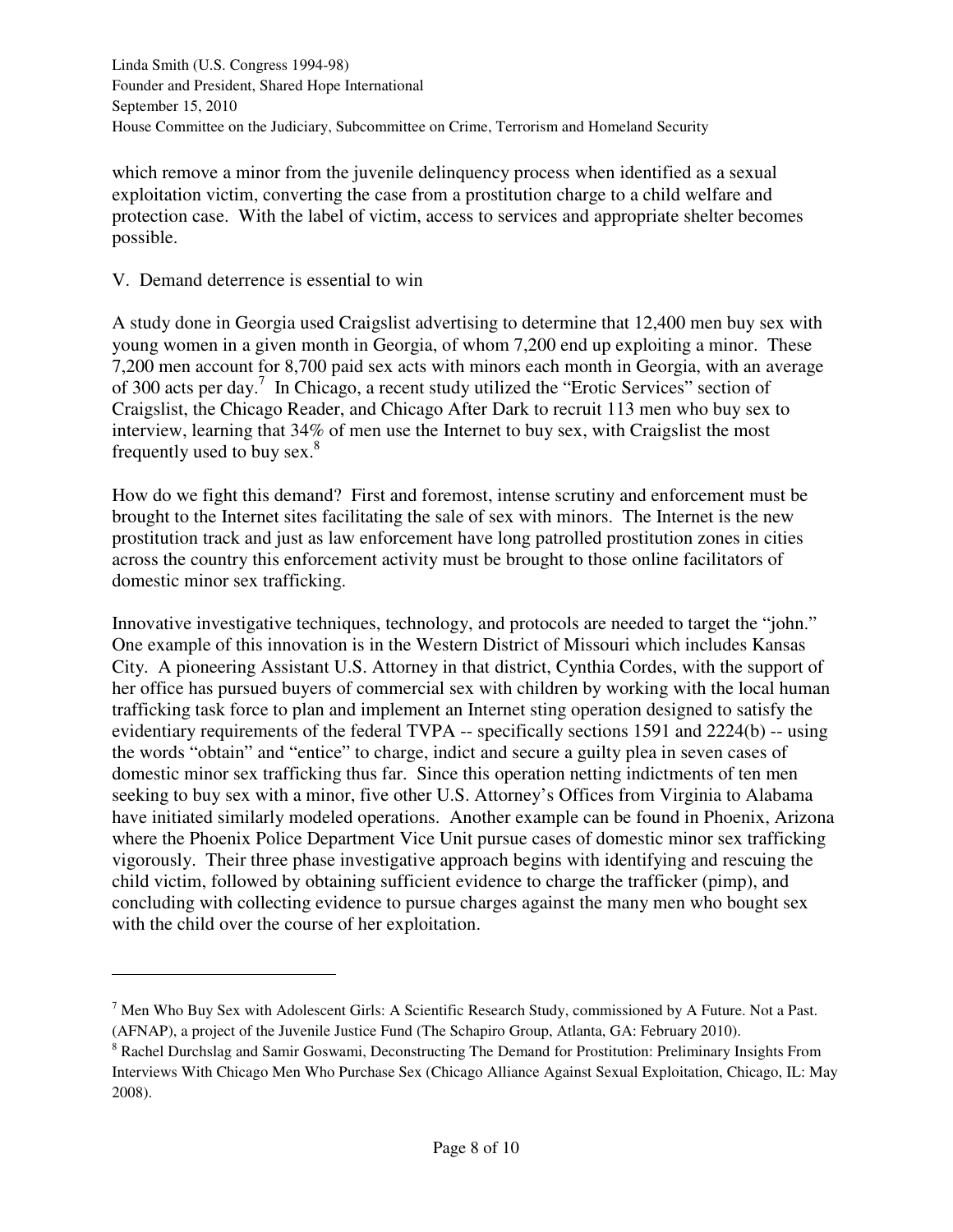It is critical that Congress express its intent to reach all actors in the sex trafficking crime with the federal TVPA, including the demand actor – the buyer. A clear statement by Congress is needed to enable the federal prosecutors to continue to indict the buyers of commercial sex with minors, bringing to bear the tremendous deterrent value of heavy federal penalties. The enormous disparity in penalties between most state convictions and a federal conviction make the TVPA the key to deterring demand. Faced with a mandatory minimum sentence of 15 years for trafficking a child under 14 and 10 years for trafficking one over 14, the buyer is likely to think twice before proceeding with the crime of buying sex with a child. In contrast, state convictions for comparable crimes generally reflect penalties in the range of 3-10 years. Also, federal prosecutors can seek restitution – a moral and financial victory for the victim of domestic minor sex trafficking.

Select states are increasing penalties and introducing or increasing fines for buyers in recognition of the deterrence value of both. Increased penalties will bring state penalties closer to federal sentences. Increased fines will make it more difficult for buyers to hide their crime from family, friends and the community. In the state of Washington a new law increases the cost of releasing an impounded vehicle used in the commission of the crime of commercial sexual abuse of a minor (child sex trafficking) to \$2,500 – a sum that is hard to retrieve from an ATM and easy to notice in the family checkbook. Those who buy sex with minors should be exposed and shamed.

Law enforcement investigations of buyers requires more resources and capacity. A phase three investigation such as that being done in Phoenix is not possible for many police departments facing budget cuts that too often are hitting the vice units where these investigations are initiated. H.R. 5575 will bring much-needed federal assistance to up to six locations across the country to enable increased attention and innovative investigations into the demand side of this crime.

Deterrence does not come solely in the form of investigation and prosecution. A grassroots, preventative approach is critical to an anti-demand effort. A survey of 117 men aged 15-80 indicated that websites were the predominant influence leading them to view pornography. Other influences included pop-up ads for pornographic websites, movies and TV commercials electronic influences present in nearly every home in developed countries. This survey done by The Defenders USA indicates that respondents first viewed pornography at approximately twelve years of age.<sup>9</sup> Early viewing of pornography may serve as an incubator for future buyers of commercial sex services in this and other markets. An analysis of 1,663 federally prosecuted child pornography cases indicates contact offenses were discovered in approximately one-third of cases.<sup>10</sup> In response to this attack on our youth, especially boys, Shared Hope International developed an initiative called The Defenders USA. This initiative is member-led by males who

 $\overline{a}$ 

<sup>&</sup>lt;sup>9</sup> The Defenders USA survey (December 2006), in DEMAND.: A Comparative Examination of Sex Tourism and Trafficking in Jamaica, Japan, the Netherlands, and the United States (Shared Hope International, 2007), pg. 18. See also <http://www.thedefendersusa.org>.

<sup>&</sup>lt;sup>10</sup> The National Strategy for Child Exploitation Prevention and Interdiction – A Report to Congress (U.S. Dept of Justice: August 2010), pg. 20.